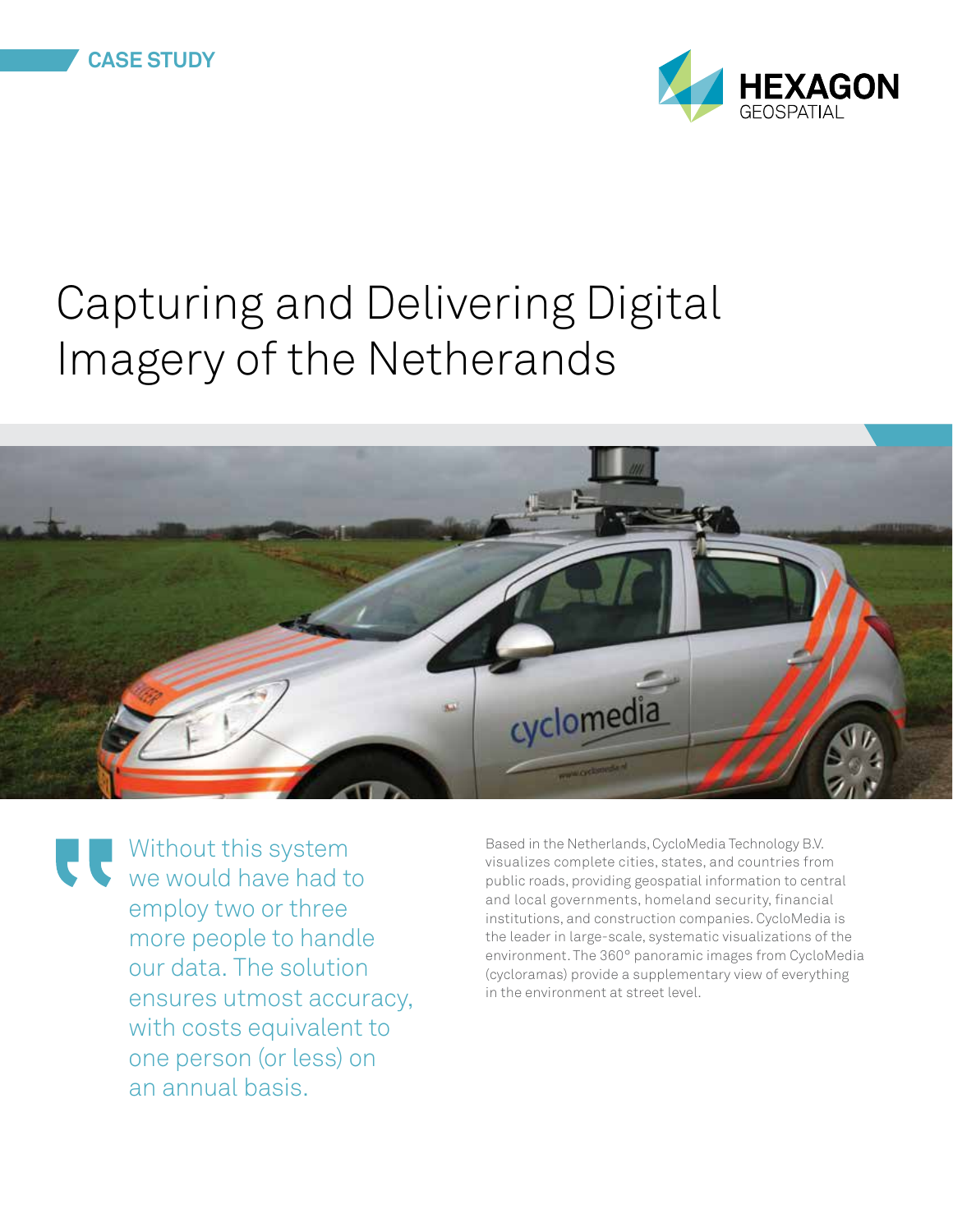

CycloMedia has developed a system capable of photographing the 360° images while driving, ensuring the geometric accuracies are 100% correct. For the imagery to be precise up to one decimeter, CycloMedia developed and fully integrated their unique DCR7 camera and navigation system in-house. An additional challenge was being able to photograph areas at such a large scale. While most mobile mapping companies only have one or two cars, CycloMedia has 30-40 cars collecting imagery. CycloMedia also has a planning department, organizing the large scale data acquisition for the drivers.

Research and development is a significant part of CycloMedia's business. CycloMedia is developing algorithms to automatically process change between captured images. The company continues to develop new hardware, releasing one or two new prototype systems each year. The aim is to have a new enhanced camera system every two years. Throughout the two year cycle, the existing cameras are regularly enhanced. Extra cameras may also be added to the vehicles, such as high resolution sideway cameras being able to detect street signs better.

## **Growing Customer Base**

In the past few years, CycloMedia experienced a growing demand for higher resolution imagery that is frequently updated. New laws in the Netherlands have increased the need for such imagery, requiring every building to be mapped. This includes sheds and extensions on back gardens, which can only be captured with aerial imagery.

In the Netherlands, there are approximately 420 local councils. Many of these municipalities utilize CycloMedia's imagery to monitor public green space, determine the valuation of real estate and building license applications, formulate development plans, and examine parking and transportation situations. CycloMedia expanded to Belgium last year with the aim to capture all the streets of Flanders by the end of next year.

Real estate companies are also customers of CycloMedia. Many prospective buyers visit the Netherlands' largest real estate website Funda, to view available houses. This website utilizes CycloMedia's imagery. Other customers include police departments that may study CycloMedia's imagery before raiding houses and insurance agents that need to examine crossroads after an accident.

## **Collecting, Managing, and Delivering Aerial Photography**

In 2008, CycloMedia collected 60 TB of 10 cm aerial photography data of the Netherlands. The aerial data was collected by Blom ASA, who used four aircrafts to collect the data. Currently, 95% of this data has been collected. In early 2009, CycloMedia formed agreements and new partnerships to continue collecting data with a new aerial photography campaign for the next three years.

In January of 2008, CycloMedia formed a team for handling their aerial imagery, and began exploring software solutions for managing, editing, and delivering the large quantities of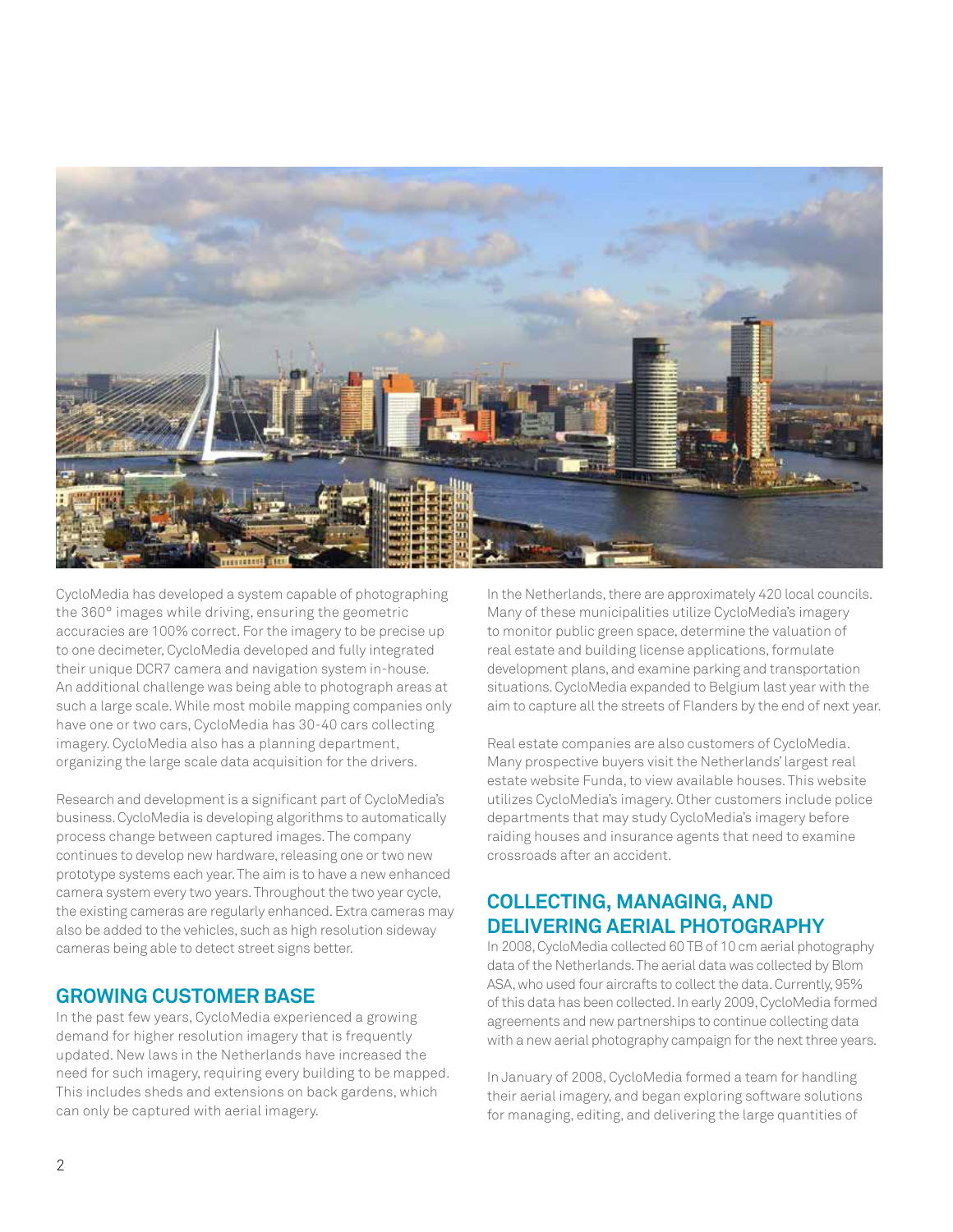

geospatial information they were collecting. This process included a market review, requesting a number of suppliers to provide demos. With the first images delivered in April, CycloMedia needed to select, buy, and implement a new system within three months' time. They wanted an "out of the box" solution, as they did not have time for a new system to be developed. With this criterion, Imagem BV was able to show them the kind of system they wanted up, built, and ready to be used. Imagem is the authorized Hexagon Geospatial reseller in the Netherlands, providing services to customers throughout the country. CycloMedia was eager to implement a Hexagon Geospatial solution, confident in Hexagon Geospatial's strength and rich history in handling raster data.

While CycloMedia did request minor changes, ERDAS APOLLO Advantage was implemented within two weeks. Also purchasing Hexagon Geospatial® software maintenance, CycloMedia recognized the benefits associated with ongoing development and enhancements to this product. An enterprise class, Open Geospatial Consortium and International Organization for Standardization (OGC®/ISO) compliant solution, ERDAS APOLLO Advantage efficiently stores and quickly shares geospatial data throughout the enterprise.

ERDAS APOLLO Advantage quickly handles the requests of CycloMedia's over 250 aerial imagery customers in the Netherlands. Each customer has needs for different data. Within 48 hours, CycloMedia can utilize ERDAS APOLLO Advantage to copy, crawl, index, select, and deliver the data to their clients. ERDAS APOLLO Advantage is currently storing 150,000 stereo pairs for CycloMedia. Upon completion, there

will be 170,000 stereo pairs and 75,000 geo rectified ortho tiles. These tiles are stored in TIFF, ECW, and MrSID formats. CycloMedia plans to continue to collect 75 TB of data each year.

"ERDAS APOLLO Advantage enables us to efficiently store and manage images in different formats and resolution to complete the geospatial value chain, with the ability to grow into new web applications and geospatial solutions," says Pieter Franken, Product Manager Aerial Photography, CycloMedia. "Efficiently managing and rapidly delivering imagery maximizes the commercial potential of our geospatial data investments."

One of ERDAS APOLLO Advantage's first customers, CycloMedia found a solution that truly meets their needs, efficiently managing and delivering their massive amounts of geospatial information to a wide variety of customers (with different data needs). As ERDAS APOLLO Advantage has only been implemented for one year, it is hard to measure the ROI. However, Pieter Franken stated that, "Without this system we would have had to employ two or three more people to handle our data. The solution ensures utmost accuracy, with costs equivalent to one person (or less) on an annual basis. Therefore, our ROI can be estimated at 200 - 300%."